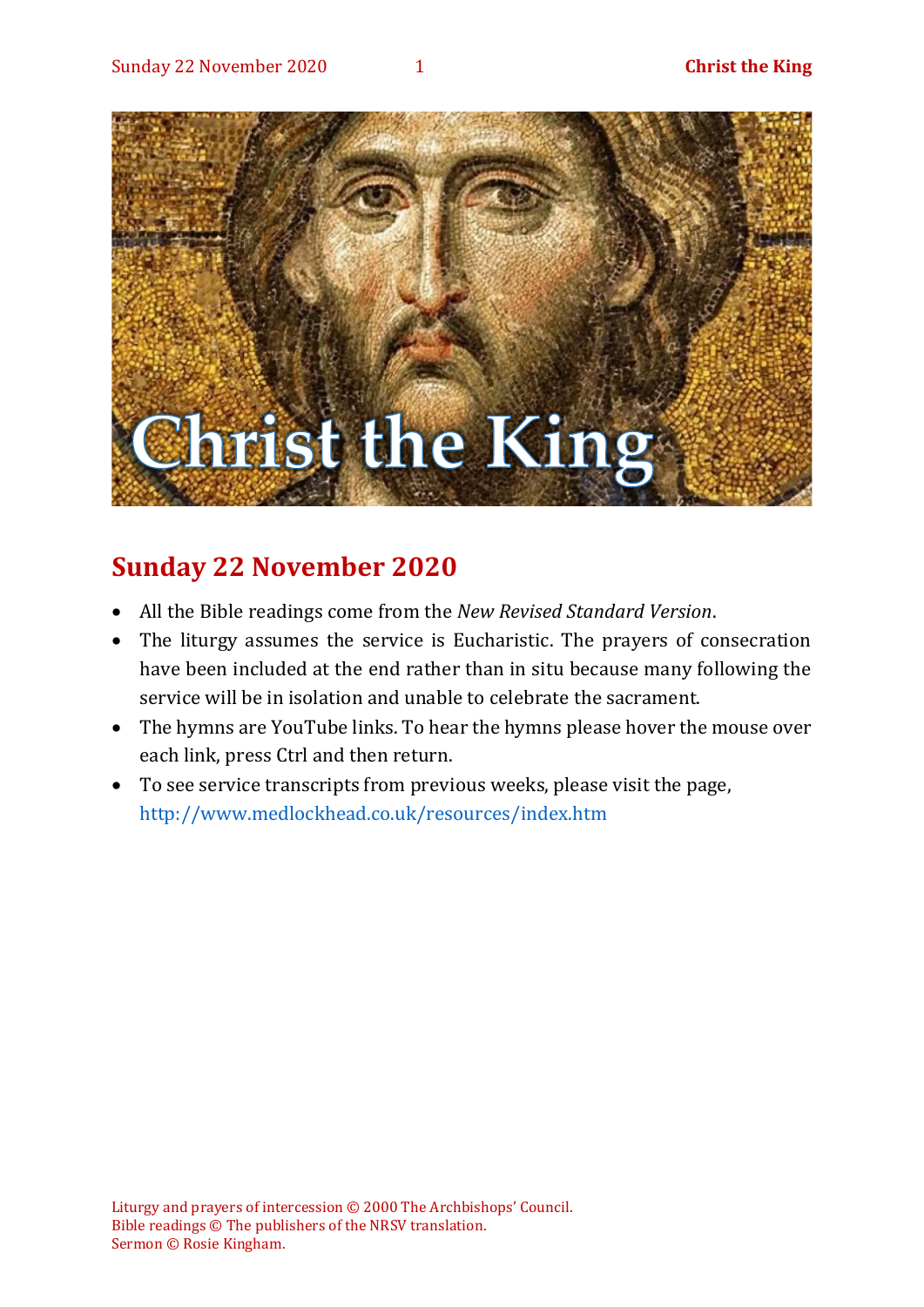# **Introduction and welcome**

HYMN 1 **[O worship the King](https://www.youtube.com/watch?v=Wy1ahfW14M0)** (please click on this link to hear the hymn)

# **The Welcome**

In the name of the Father, and of the Son, and of the Holy Spirit

All **Amen.**

The Lord be with you

All **And also with you.**

# **The Preparation**

All **Almighty God,**

**to whom all hearts are open, all desires known, and from whom no secrets are hidden: cleanse the thoughts of our hearts by the inspiration of your Holy Spirit, that we may perfectly love you, and worthily magnify your holy name; through Christ our Lord. Amen.**

Our Lord Jesus Christ said:

The first commandment is this: 'Hear, O Israel, the Lord our God is the only Lord. You shall love the Lord your God with all your heart, with all your soul, with all your mind, and with all your strength.'

And the second is this: 'Love your neighbour as yourself.' There is no other commandment greater than these. On these two commandments hang all the law and the prophets.

### All **Amen. Lord, have mercy.**

Jesus says, 'Repent, for the kingdom of heaven is close at hand'. So let us turn away from sin and turn to Christ, confessing our sins in penitence and faith.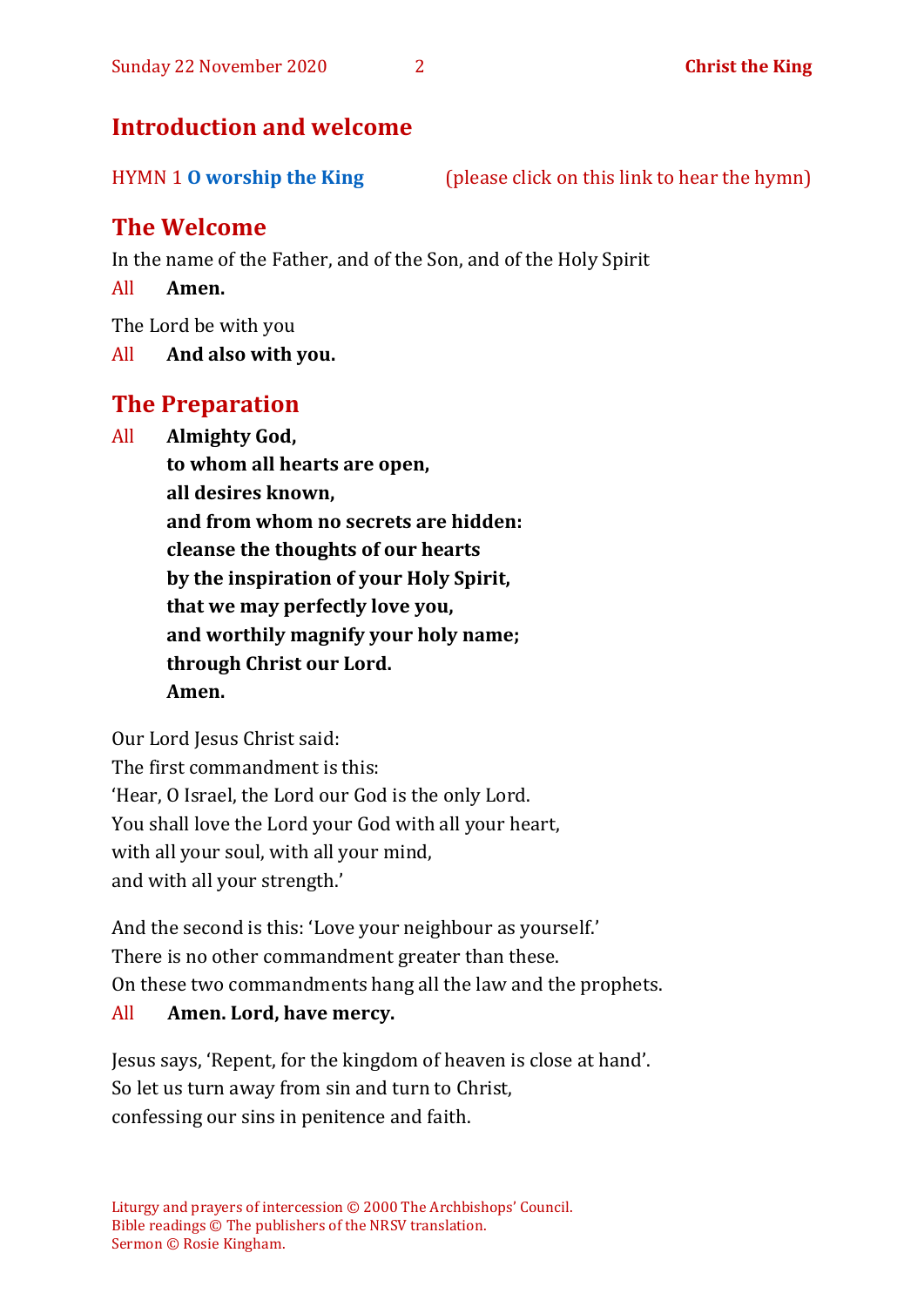All **Almighty God, our heavenly Father, we have sinned against you and against our neighbour in thought and word and deed, through negligence, through weakness, through our own deliberate fault. We are truly sorry and repent of all our sins. For the sake of your Son Jesus Christ, who died for us, forgive us all that is past and grant that we may serve you in newness of life to the glory of your name. Amen.**

Almighty God,

who forgives all who truly repent, have mercy upon you, pardon and deliver you from all your sins, confirm and strengthen you in all goodness, and keep you in life eternal; through Jesus Christ our Lord. All **Amen.**

# **The Gloria**

This version of the Gloria is sung to the tune of 'Cwm Rhondda'. Click **[here](about:blank)** for the tune.

All **Glory be to God in Heaven, Songs of joy and peace we bring, Thankful hearts and voices raising, To creation's Lord we sing. Lord we thank you, Lord we praise you, Glory be to God our King: Glory be to God our King. Lamb of God, who on our shoulders, Bore the load of this world's sin; Only Son of God the Father, You have brought us peace within.**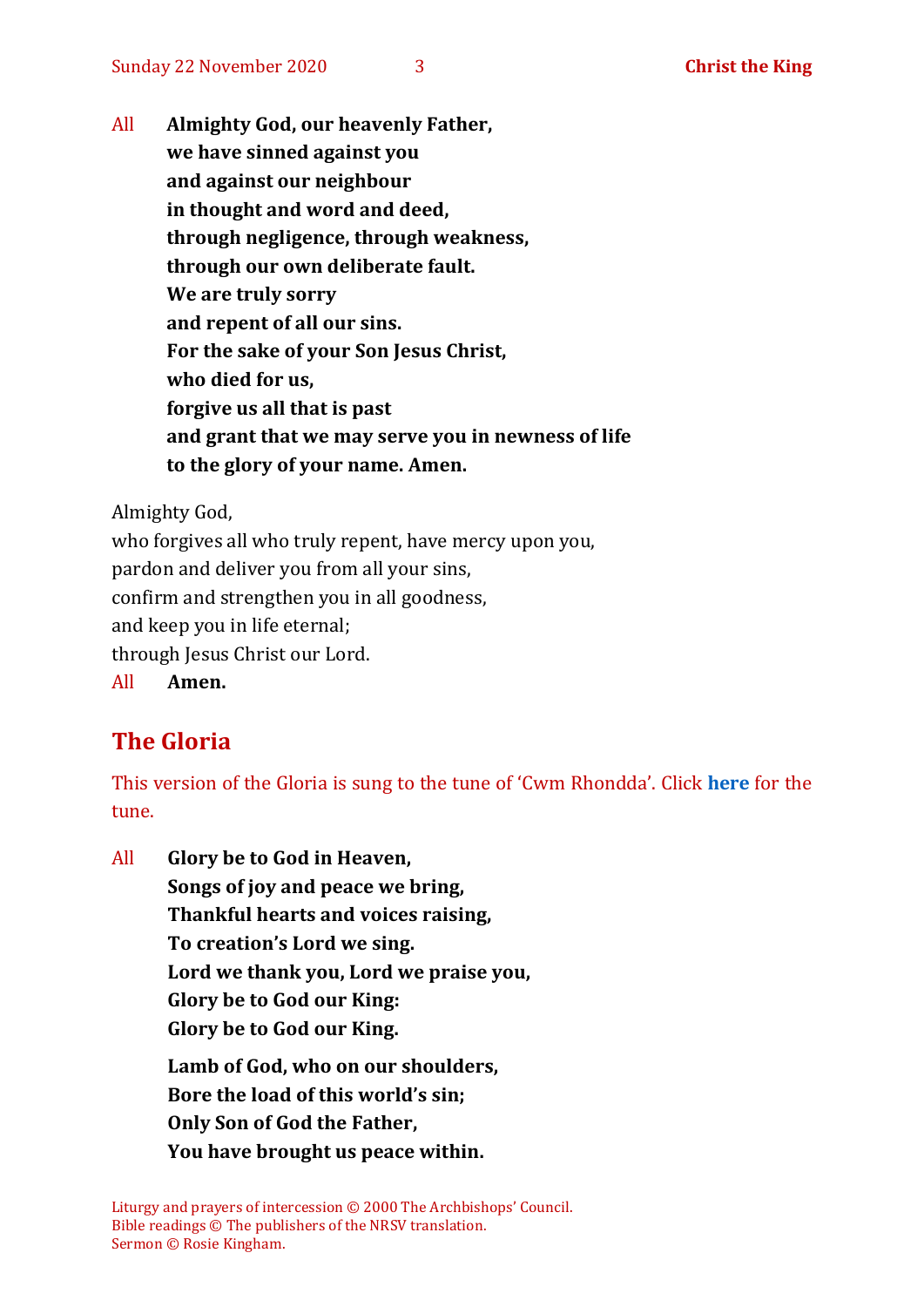**Lord, have mercy, Christ have mercy, Now your glorious reign begin: Now your glorious reign begin.**

**You O Son of God are Holy, You we praise with one accord. None in heav'n or earth is like you, Only you are Christ the Lord. With the Father and the Spirit, Ever worshipped and adored: Ever worshipped and adored.**

# **The Collect for Christ the King**

God the Father, help us to hear the call of Christ the King and to follow in his service, whose kingdom has no end; for he reigns with you and the Holy Spirit, one God, one glory. All **Amen.**

# **First reading**

A reading from the Book of the Prophet Ezekiel

For thus says the Lord God: I myself will search for my sheep, and will seek them out. As shepherds seek out their flocks when they are among their scattered sheep, so I will seek out my sheep. I will rescue them from all the places to which they have been scattered on a day of clouds and thick darkness. I will bring them out from the peoples and gather them from the countries, and will bring them into their own land; and I will feed them on the mountains of Israel, by the watercourses, and in all the inhabited parts of the land. I will feed them with good pasture, and the mountain heights of Israel shall be their pasture; there they shall lie down in good grazing land, and they shall feed on rich pasture on the mountains of Israel. I myself will be the shepherd of my sheep, and I will make them lie down, says the Lord God. I will seek the lost, and I will bring back the strayed, and I will bind up the injured, and I will strengthen the weak, but the fat and the strong I will destroy. I will feed them with justice.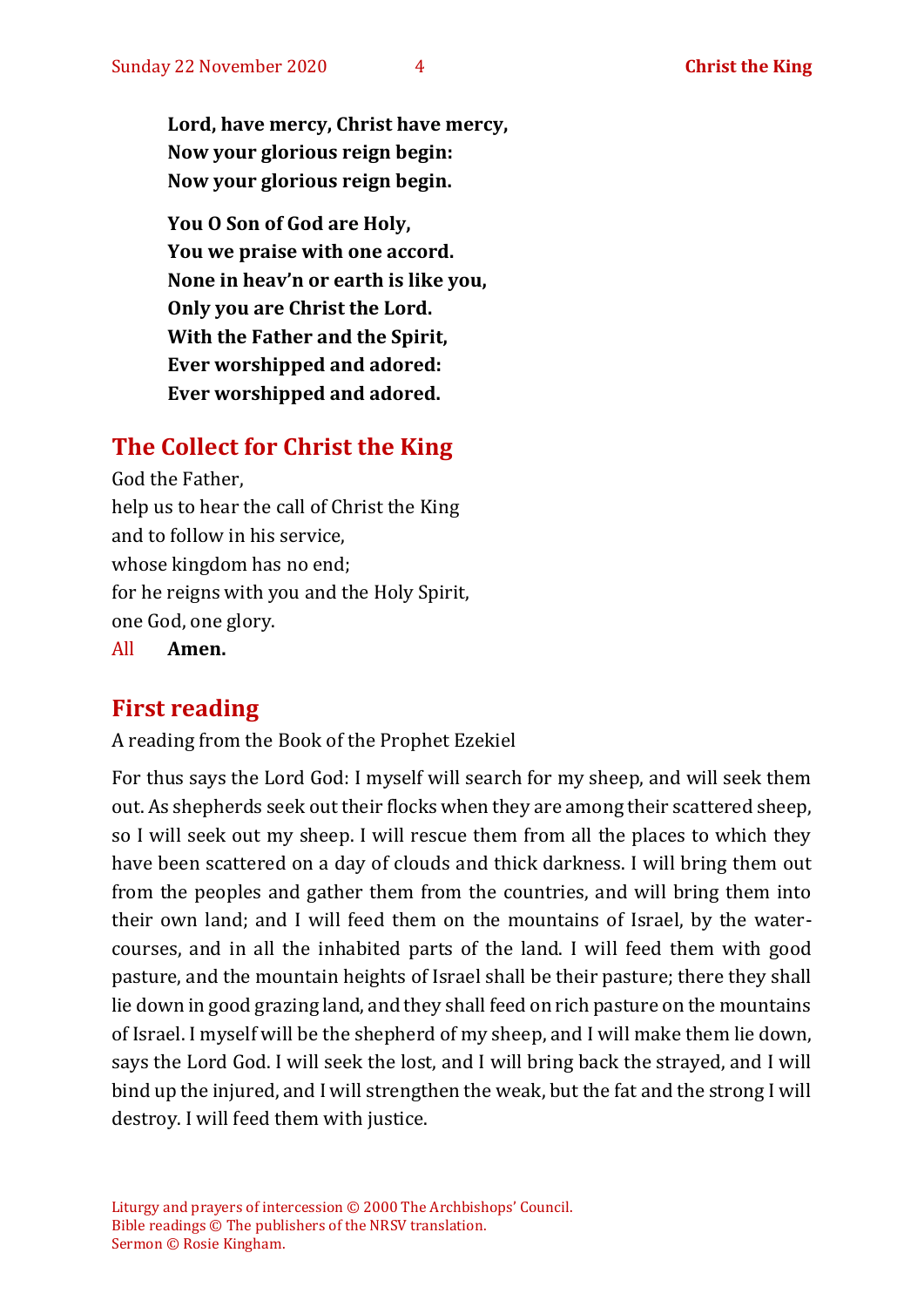As for you, my flock, thus says the Lord God: I shall judge between sheep and sheep, between rams and goats: Is it not enough for you to feed on the good pasture, but you must tread down with your feet the rest of your pasture? When you drink of clear water, must you foul the rest with your feet? And must my sheep eat what you have trodden with your feet, and drink what you have fouled with your feet? Therefore, thus says the Lord God to them: I myself will judge between the fat sheep and the lean sheep. Because you pushed with flank and shoulder, and butted at all the weak animals with your horns until you scattered them far and wide, I will save my flock, and they shall no longer be ravaged; and I will judge between sheep and sheep. I will set up over them one shepherd, my servant David, and he shall feed them: he shall feed them and be their shepherd. And I, the Lord, will be their God, and my servant David shall be prince among them; I, the Lord, have spoken. *Ezekiel 34:11–24*

This is the Word of the Lord All **Thanks be to God.**

# **Second reading**

A reading from the St Paul's Letter to the Ephesians

In Christ we have also obtained an inheritance, having been destined according to the purpose of him who accomplishes all things according to his counsel and will, so that we, who were the first to set our hope on Christ, might live for the praise of his glory. In him you also, when you had heard the word of truth, the gospel of your salvation, and had believed in him, were marked with the seal of the promised Holy Spirit; this is the pledge of our inheritance toward redemption as God's own people, to the praise of his glory.

I have heard of your faith in the Lord Jesus and your love toward all the saints, and for this reason I do not cease to give thanks for you as I remember you in my prayers. I pray that the God of our Lord Jesus Christ, the Father of glory, may give you a spirit of wisdom and revelation as you come to know him, so that, with the eyes of your heart enlightened, you may know what is the hope to which he has called you, what are the riches of his glorious inheritance among the saints, and what is the immeasurable greatness of his power for us who believe, according to the working of his great power. God put this power to work in Christ when he raised him from the dead and seated him at his right hand in the heavenly places, far above all rule and authority and power and dominion, and above every name that is named, not only in this age but also in the age to come. And he has put all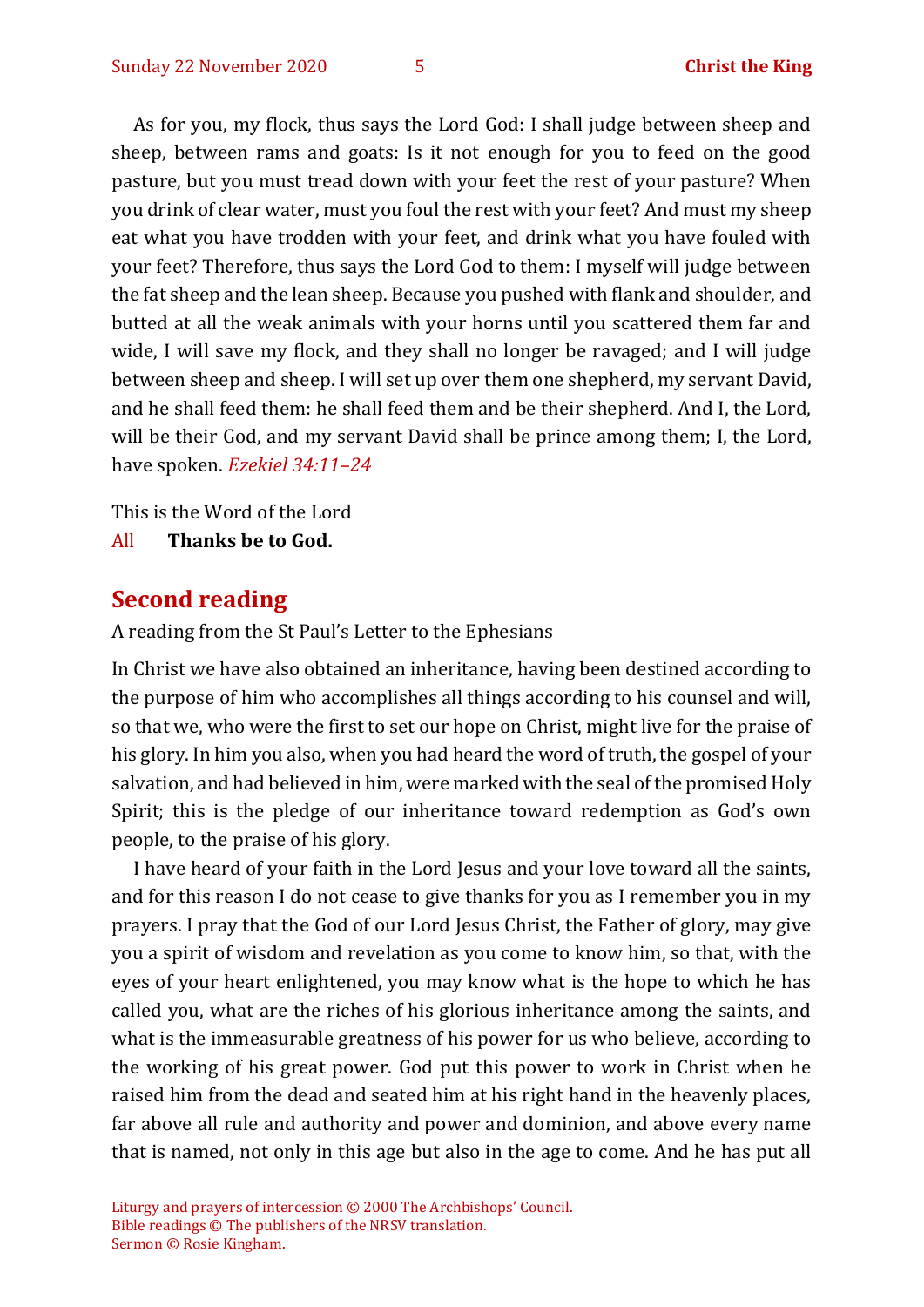things under his feet and has made him the head over all things for the church, which is his body, the fullness of him who fills all in all. *Ephesians 1:11–23*

This is the Word of the Lord

All **Thanks be to God.**

HYMN 2 **[The Kingdom of God](https://www.youtube.com/watch?v=WL1_IhVTJmk)** (click on this link to hear the hymn)

# **Gospel reading**

Hear the Gospel of our Lord Jesus Christ according to Matthew

### All **Glory to you O Lord.**

Jesus said, 'When the Son of Man comes in his glory, and all the angels with him, then he will sit on the throne of his glory. All the nations will be gathered before him, and he will separate people one from another as a shepherd separates the sheep from the goats, and he will put the sheep at his right hand and the goats at the left.

'Then the king will say to those at his right hand, "Come, you that are blessed by my Father, inherit the kingdom prepared for you from the foundation of the world; for I was hungry and you gave me food, I was thirsty and you gave me something to drink, I was a stranger and you welcomed me, I was naked and you gave me clothing, I was sick and you took care of me, I was in prison and you visited me." Then the righteous will answer him, "Lord, when was it that we saw you hungry and gave you food, or thirsty and gave you something to drink? And when was it that we saw you a stranger and welcomed you, or naked and gave you clothing? And when was it that we saw you sick or in prison and visited you?' And the king will answer them, "Truly I tell you, just as you did it to one of the least of these who are members of my family, you did it to me."

'Then he will say to those at his left hand, "You that are accursed, depart from me into the eternal fire prepared for the devil and his angels; for I was hungry and you gave me no food, I was thirsty and you gave me nothing to drink, I was a stranger and you did not welcome me, naked and you did not give me clothing, sick and in prison and you did not visit me." Then they also will answer, "Lord, when was it that we saw you hungry or thirsty or a stranger or naked or sick or in prison, and did not take care of you?" Then he will answer them, "Truly I tell you, just as you did not do it to one of the least of these, you did not do it to me." And these will go away into eternal punishment, but the righteous into eternal life.' *Matthew 25:31–46*

This is the Gospel of the Lord

### All **Praise to you O Christ.**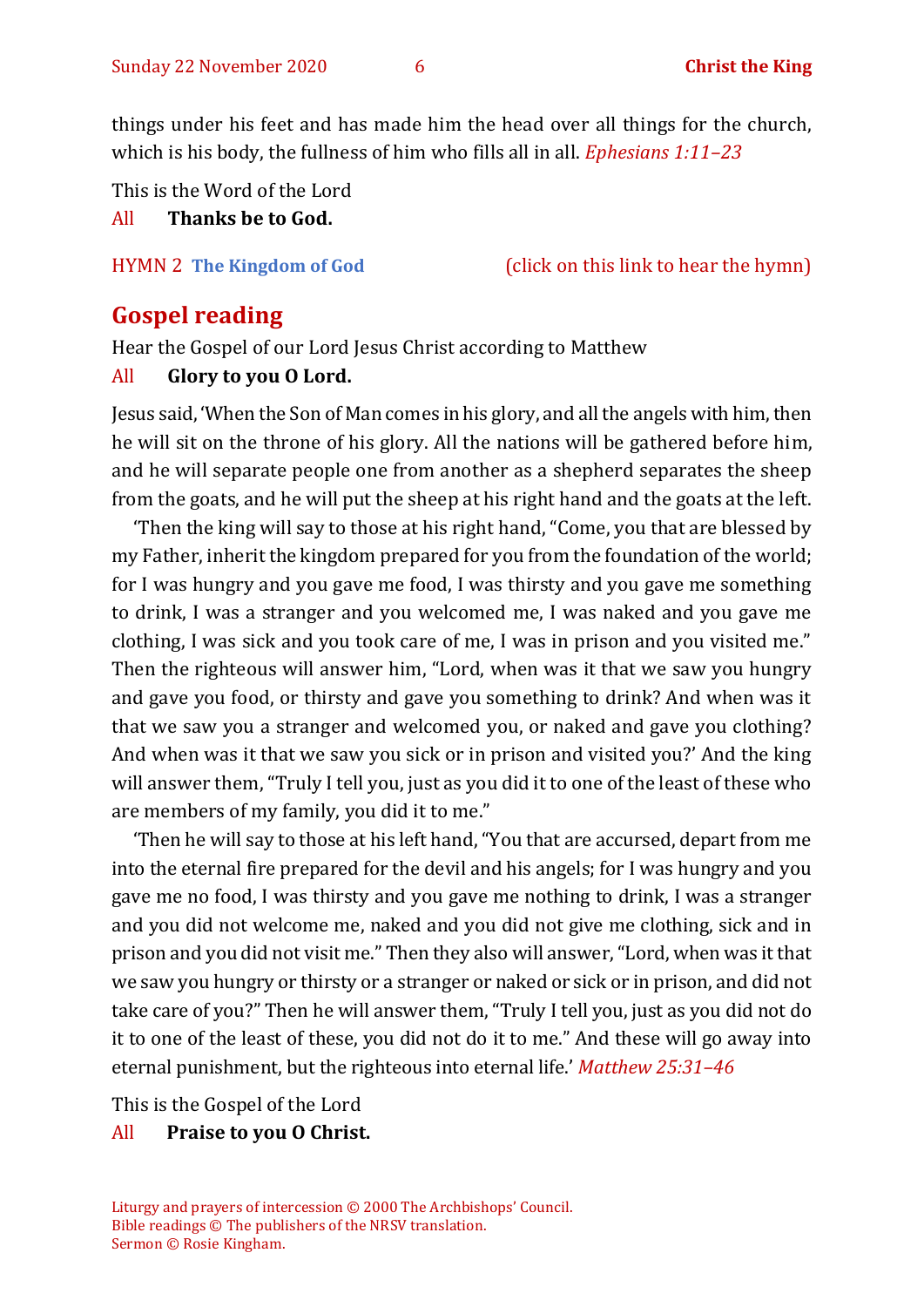### **Sermon**

Advent, the Church's new year, starts next Sunday, when we wait for the coming (advent) of the King of Kings. Today, the Sunday before Advent, we think about the kind of King we are waiting for, and the kind of Kingdom He wants.

And the word 'King' is a tricky thing, because it conjures up a whole wealth of images, of worldly kings (and monarchs or leaders who are not called kings, but have that ruling function) through the ages, which are not helpful. There have been, and indeed still are, monarchs who oppress their subjects and execute them for what seem like trivial or political reasons. Think of Henry the Eighth or King John, or Catherine the Great and Ivan the Terrible of Russia. There have been kings who made their subjects fight to conquer neighbouring countries and kill its inhabitants and force them to believe in a particular way. There have been kings (more than a few!) who are completely unconcerned about their subjects' welfare, but only care about their own power and riches. There are fairy-tale kings, who give their daughters to dragon-killing princes (and they never ask if the girl wants to marry him, I've noticed. Not fair.) There are judgemental kings. And there are monarchs who are remote, and however loved they may be, do not have any direct impact on the lives of the people they govern. And more.

Kingdoms vary, too. There is the kingdom in fear of the king, worried that someone will snitch on them for the slightly negative they said about him last week. There are divided kingdoms, fighting amongst themselves in bloody civil wars. There are poor kingdoms, and kingdoms where there is extreme wealth contrasted with extreme poverty. There are kingdoms where selfishness is king—'I'm all right Jack' attitudes prevail.

What kind of King is Jesus, and what does He want His people to do in His Kingdom? Well, Jesus is a surprising King. We know from the Epistle that Jesus is the head over all things, and that everything is under His feet. So here is tremendous power. But what does Jesus do with this power? Does he seek to gain the world by force? Well, we know He doesn't do that—one of His temptations after 40 days in the wilderness was to possess the whole world, and He does not give in. The work of fighting evil goes on in hearts and minds, often our own! In His Kingdom, He doesn't oppress His people—look at the image in Ezekiel of the Good Shepherd leading and caring for His flock, and the many, many times His love and compassion shines through His ministry.

The big surprise is that Jesus wants us to feed the hungry, clothe the naked, care for the sick and those in prison, and welcome strangers. He wants us to **LOVE.** Love is at the heart of His kingdom, turning everything earthly on its head. The power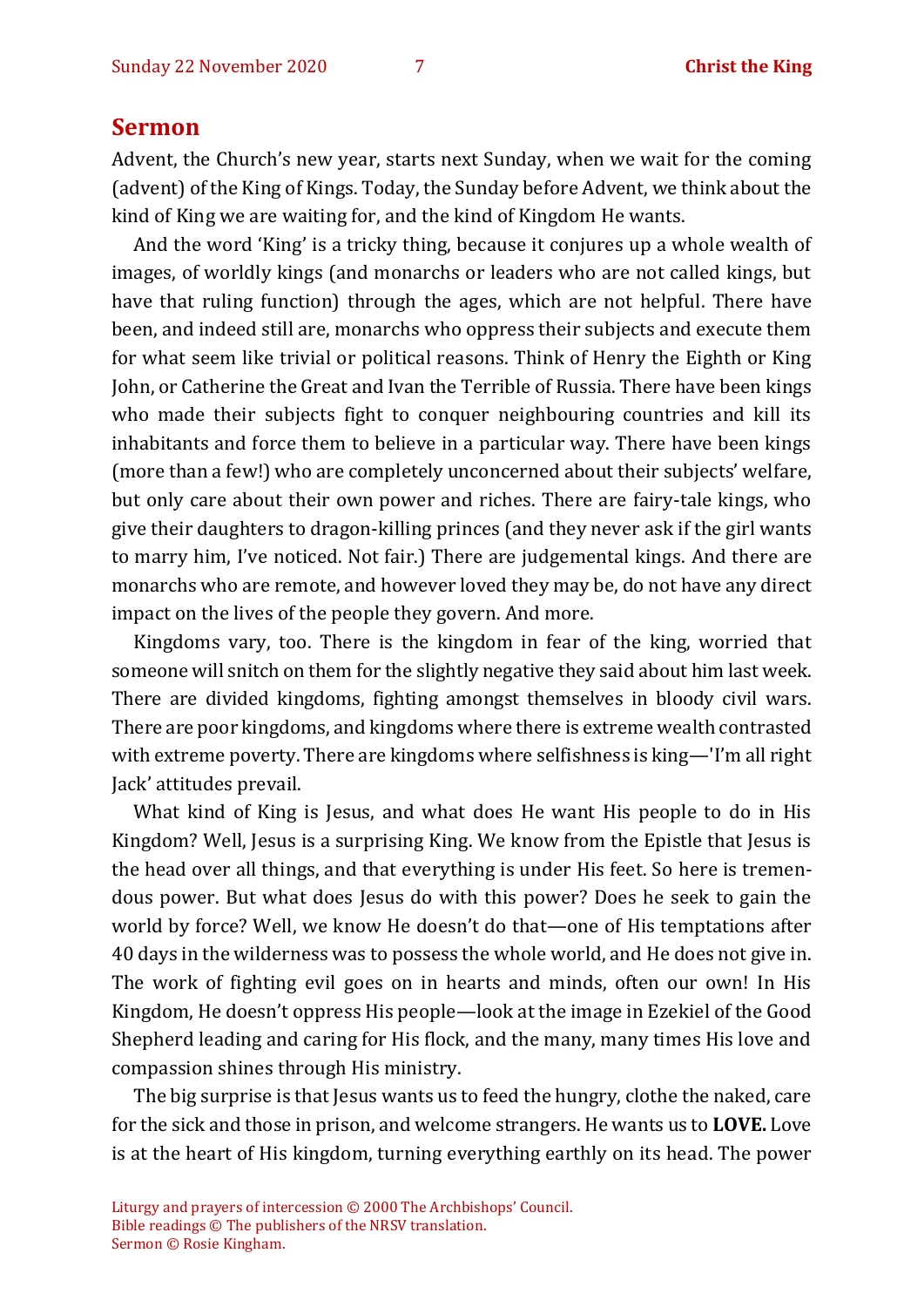of Jesus' Kingdom is the power of love, to heal, comfort and save. The Gospel reading tells us that those who love others as He loved us will enter His Kingdom. That love is even more valuable in the world today. As we look at the world, we can see nations at war with others or with violent divisions between factions or political parties, refugee camps, poverty and starvation, cruelty…. We see where that love is needed. So we all need to think how we can best feed the hungry, clothe the naked, care for the sick and those in prison, and welcome strangers, and bring Jesus's Kingdom to this world. Because Jesus is where the suffering is – and He is also where the love and compassion is. Let's be like Jesus, the surprising King, and turn the world on its head with love.

# **The Creed**

Do you believe and trust in God the Father, the source of all being and life, the one for whom we exist? All **We believe and trust in him.**

Do you believe and trust in God the Son, who took our human nature, died for us and rose again?

All **We believe and trust in him.**

Do you believe and trust in God the Holy Spirit, who gives life to the people of God and makes Christ known in the world?

### All **We believe and trust in him.**

This is the faith of the Church.

All **This is our faith. We believe and trust in one God, Father, Son and Holy Spirit. Amen.**

# **Prayers of intercession**

Let us with confidence present our prayers and supplications to the throne of grace.

We pray for all those in positions of power,

that they may govern with wisdom and integrity,

serving the needs of their people.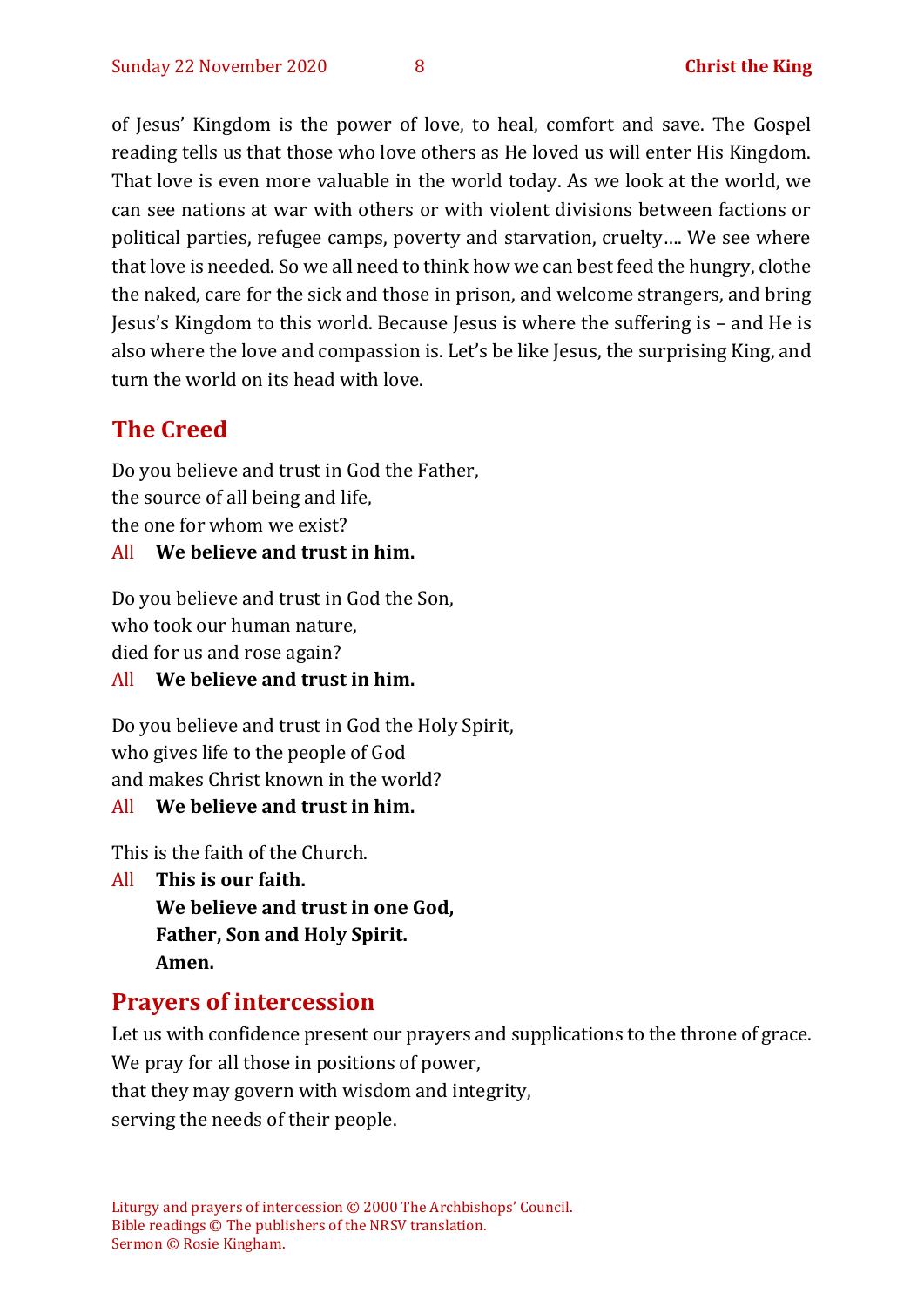May your reign come;

### All **Lord, hear our prayer.**

We pray for the Church, the sign of your reign, that it may extend your welcome to people of every race and background.

May your reign come;

### All **Lord, hear our prayer.**

We pray for Christians of every denomination, that together we may come to understand the royal priesthood you bestowed on us in baptism. May your reign come;

### All **Lord, hear our prayer.**

We pray for those whose commitment to truth brings them into conflict with earthly powers, that they may have the courage to endure. May your reign come;

### All **Lord, hear our prayer.**

We pray for this community of faith. that attentive to your word we may always worship in spirit and in truth. May your reign come;

### All **Lord, hear our prayer.**

### Silence is kept

Loving God,

you have taught us that the power of the heart is greater than the power of wealth and might. Hear us as we pray for the fulfilment of your reign. We ask this through Jesus Christ our King; to him be glory and power for ever.

### All **Amen.**

Merciful Father,

All **accept these prayers for the sake of your Son, our Saviour Jesus Christ. Amen.**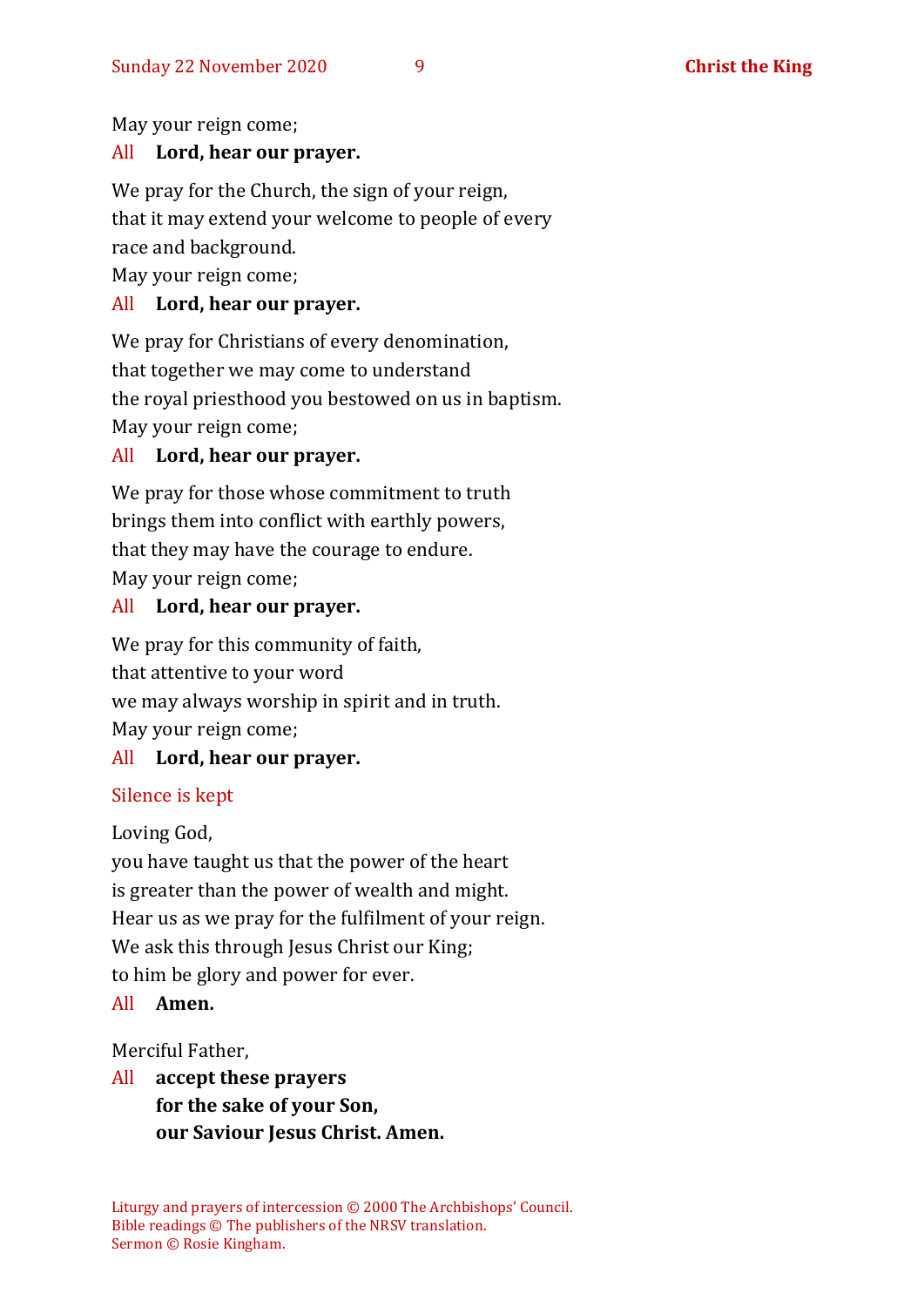# **The peace**

To crown all things there must be love, to bind all together and complete the whole. Let the peace of Christ rule in our hearts. And the peace of the Lord be always with you.

The peace of the Lord be always with you,

All **And also with you.**

HYMN 3 **[Make way](https://www.youtube.com/watch?v=78iCdVc5LVM)** (click on this link to hear the hymn)

The liturgy of the Communion Service appears below

# The Dismissal

God the Father,

who has given to his Son the name above every name, strengthen you to proclaim Christ Jesus as Lord.

### All **Amen.**

God the Son,

who is our great high priest passed into the heavens, plead for you at the right hand of the Father.

### All **Amen.**

God the Holy Spirit, who pours out his abundant gifts upon the Church, make you faithful servants of Christ our King.

### All **Amen.**

And the blessing of God the Almighty, the Father, Son and Holy Spirit, be with you now and remain with you always.

### All **Amen.**

HYMN 4 **[The King of love](https://www.youtube.com/watch?v=b3GFVW6m9Qo)** (please click on this link to hear the hymn)

Go in peace to love and serve the Lord.

### All **In the name of Christ. Amen.**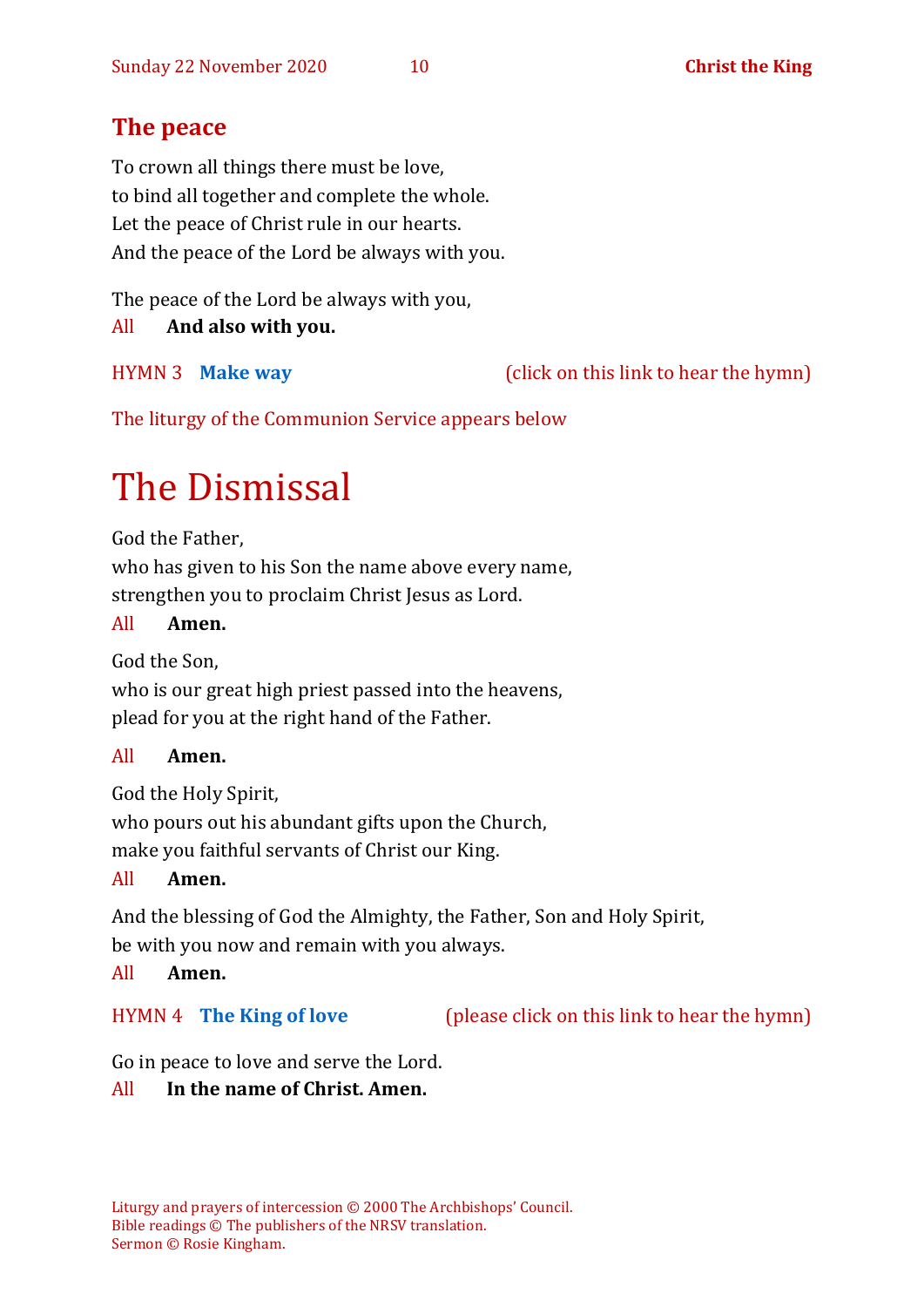# The Liturgy of the Sacrament

# Eucharistic Prayer (prayer E)

The Lord be with you

# All **and also with you.**

Lift up your hearts.

# All **We lift them to the Lord.**

Let us give thanks to the Lord our God.

# All **It is right to give thanks and praise.**

It is indeed right, our duty and our joy,

always and everywhere to give you thanks,

holy Father, almighty and eternal God.

For with the oil of gladness

you have anointed Christ the Lord, your only Son,

to be our great high priest and king of all creation.

As priest, he offered himself once for all upon the altar of the cross

and redeemed the human race by this perfect sacrifice of peace.

As king he claims dominion over all your creatures,

that he may bring before your infinite majesty

a kingdom of truth and life,

a kingdom of holiness and grace,

a kingdom of justice, love and peace.

And so with angels and archangels

and all the heavenly host,

we proclaim your glory and join their unending hymn of praise:

All **Holy, holy, holy Lord, God of power and might, heaven and earth are full of your glory. Hosanna in the highest. Blessed is he who comes in the name of the Lord. Hosanna in the highest.**

We praise and bless you, loving Father, through Jesus Christ, our Lord; and as we obey his command, send your Holy Spirit, that broken bread and wine outpoured may be for us the body and blood of your dear Son.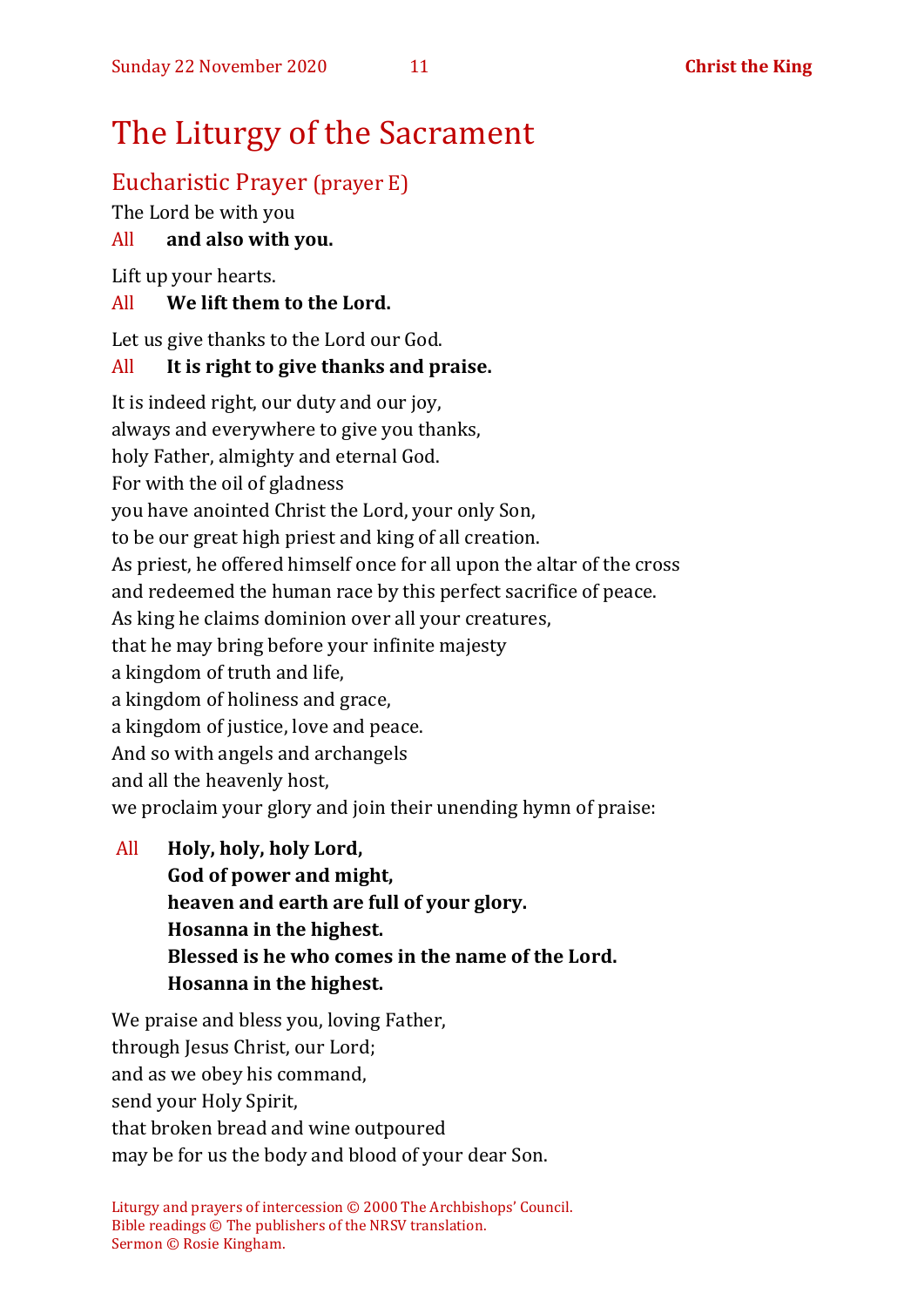On the night before he died he had supper with his friends and, taking bread, he praised you. He broke the bread, gave it to them and said: Take, eat; this is my body which is given for you; do this in remembrance of me.

When supper was ended he took the cup of wine. Again he praised you, gave it to them and said: Drink this, all of you; this is my blood of the new covenant, which is shed for you and for many for the forgiveness of sins. Do this, as often as you drink it, in remembrance of me.

So, Father, we remember all that Jesus did, in him we plead with confidence his sacrifice made once for all upon the cross.

Bringing before you the bread of life and cup of salvation, we proclaim his death and resurrection until he comes in glory.

Great is the mystery of faith:

## All **Christ has died. Christ is risen. Christ will come again.**

Lord of all life, help us to work together for that day when your kingdom comes and justice and mercy will be seen in all the earth.

Look with favour on your people, gather us in your loving arms and bring us with all the saints to feast at your table in heaven.

Through Christ, and with Christ, and in Christ, in the unity of the Holy Spirit, all honour and glory are yours, O loving Father, for ever and ever.

### All **Amen.**

Liturgy and prayers of intercession © 2000 The Archbishops' Council. Bible readings © The publishers of the NRSV translation. Sermon © Rosie Kingham.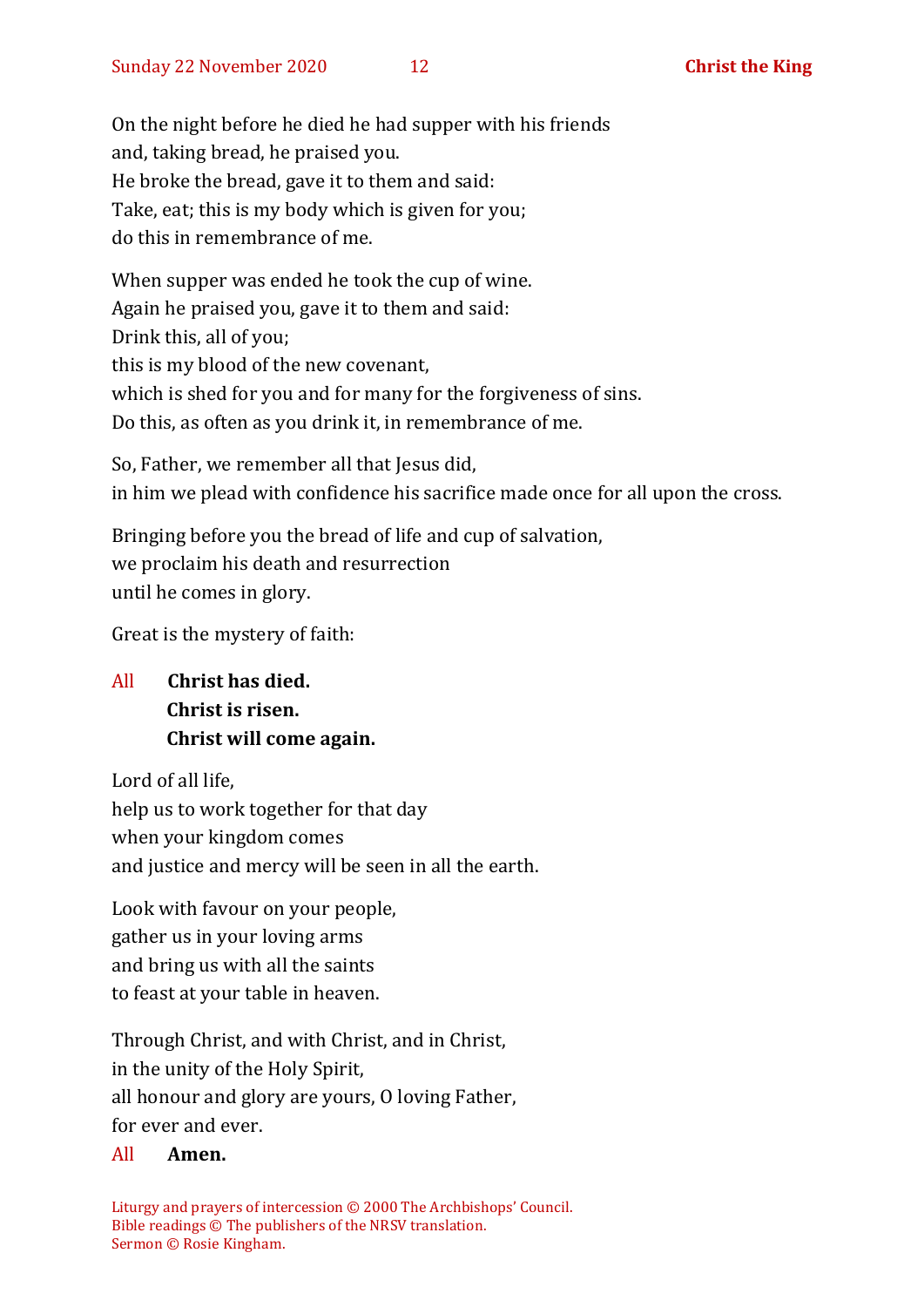# The Lord's Prayer

As our Saviour taught us, so we pray

All **Our Father in heaven, hallowed be your name, your kingdom come, your will be done, on earth as in heaven. Give us today our daily bread. Forgive us our sins as we forgive those who sin against us. Lead us not into temptation but deliver us from evil. For the kingdom, the power,** 

**and the glory are yours now and for ever. Amen.**

# Breaking of the Bread

We break this bread to share in the body of Christ.

- All **Though we are many, we are one body, because we all share in one bread.**
- All **Lamb of God,**

**you take away the sin of the world, have mercy on us.**

**Lamb of God, you take away the sin of the world, have mercy on us.**

**Lamb of God, you take away the sin of the world, grant us peace.**

Draw near with faith. Receive the body of our Lord Jesus Christ which he gave for you, and his blood which he shed for you. Eat and drink in remembrance that he died for you, and feed on him in your hearts by faith with thanksgiving.